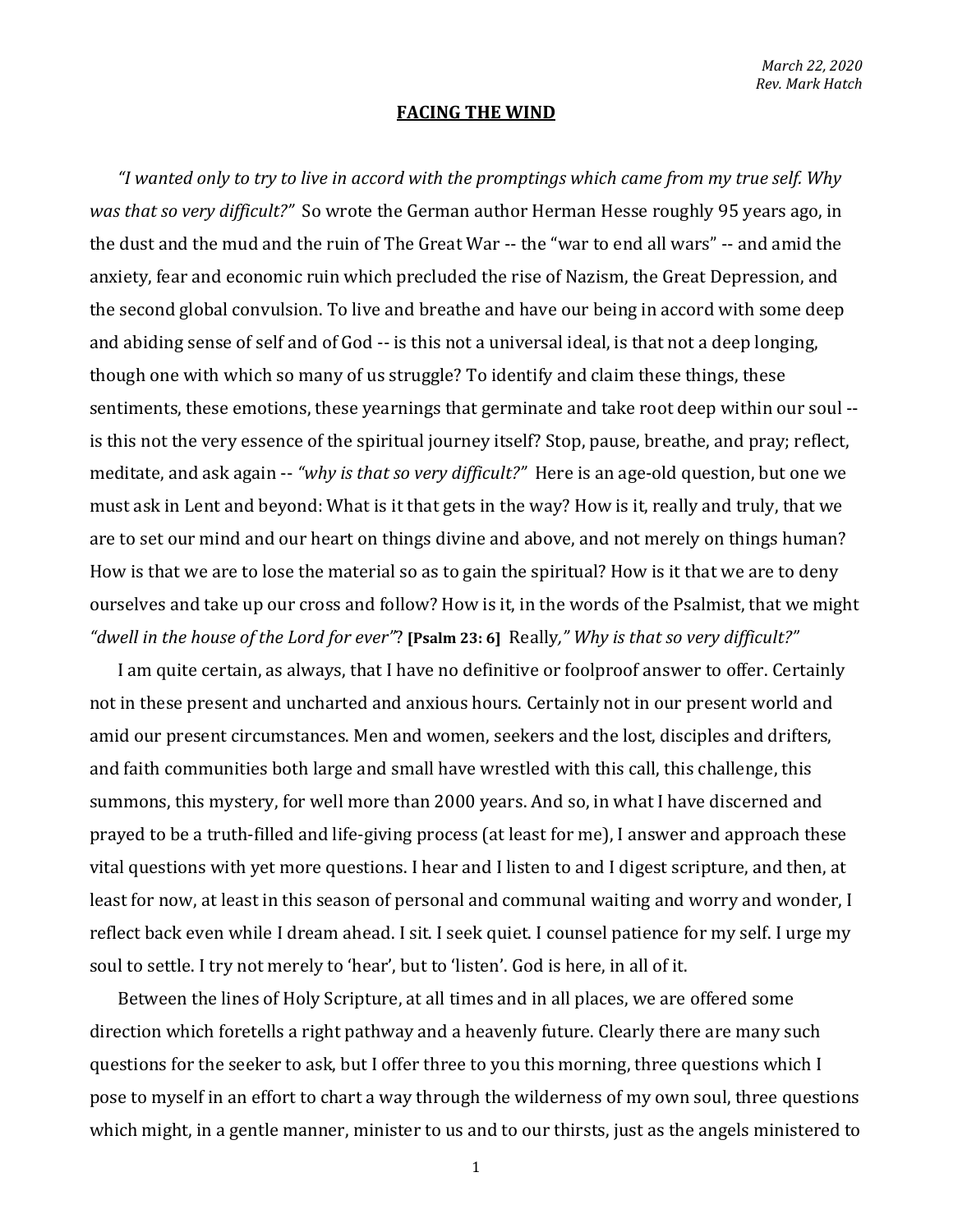Jesus in his desert wanderings, just as the water came forth from the dry rocks at Massah and Meribah as we heard last week. Three questions which I have asked every person and parish, every year, every Lent, for more than 30 years, on this very same mid-Lent Sunday:

First, what is your passion? What is it, at the most profound level of your being, that you love and cherish and enjoy? What gives you the deepest and most lasting sense of satisfaction? Each of us will answer differently, and no two of us will be drawn by the same desires nor fulfilled by the same purpose. But within that examination the underlying barometer is the measurement of just how often -- or not -- you find, follow, pursue and allow those passions to shape and reveal your true self to others and to the world. Since all that we do is mission in some form, this question need not be viewed only as a "Sunday question" or some catechism test. Quite the opposite. God endowed you and me with gifts, no two alike, and with offerings for the world, no two alike. I am convinced that the passions of your soul, part of that precious and beloved formation by God, are also what make you and me alive in the Spirit and engaged in the world. So where are they now, your passions and your dreams? What has become of them? How do they thrill and animate and sustain and nourish you?

Second, where are you broken? I know, that is becoming a slightly overused word in the religious lexicon -- 'broken'. But I mean this in the most tender and gentle way possible, in the way that Jesus himself approaches such fracture and wounds, in the ways by which you and I might come to know our true selves by actually laying claim to such places and pains within and without. 12 Step programs talk about making a *"searching and fearless moral inventory."* This is indeed a courageous undertaking, a journey to be commended, but I am actually speaking of something simpler, at least for now, at least in this anxious time. For we cannot be healed unless we know and name where that healing is actually needed in us, and we cannot then heal the world or others unless we ourselves are at least striving for such healing in our own midst. Ecclesiastes reminds us that for everything there is a season, and in due time we shall pass through them all. And so a season of the heart, and a time of calm and some space for Godly examination can lead us to authentically declare and name our own wounds and transgressions, our own stuck places and stiff necks, how we feel hurt and where we have hurt others. This is not an exercise in self-pity, but rather I see this as a spiritual undertaking of great truth and honor -- *"Here I am Lord",* imperfections and all.

Finally, what is your cross? Actually, let me re-word that question in a more radical and, I think, more authentic Christian fashion: for what would you be willing to die? Under what

2